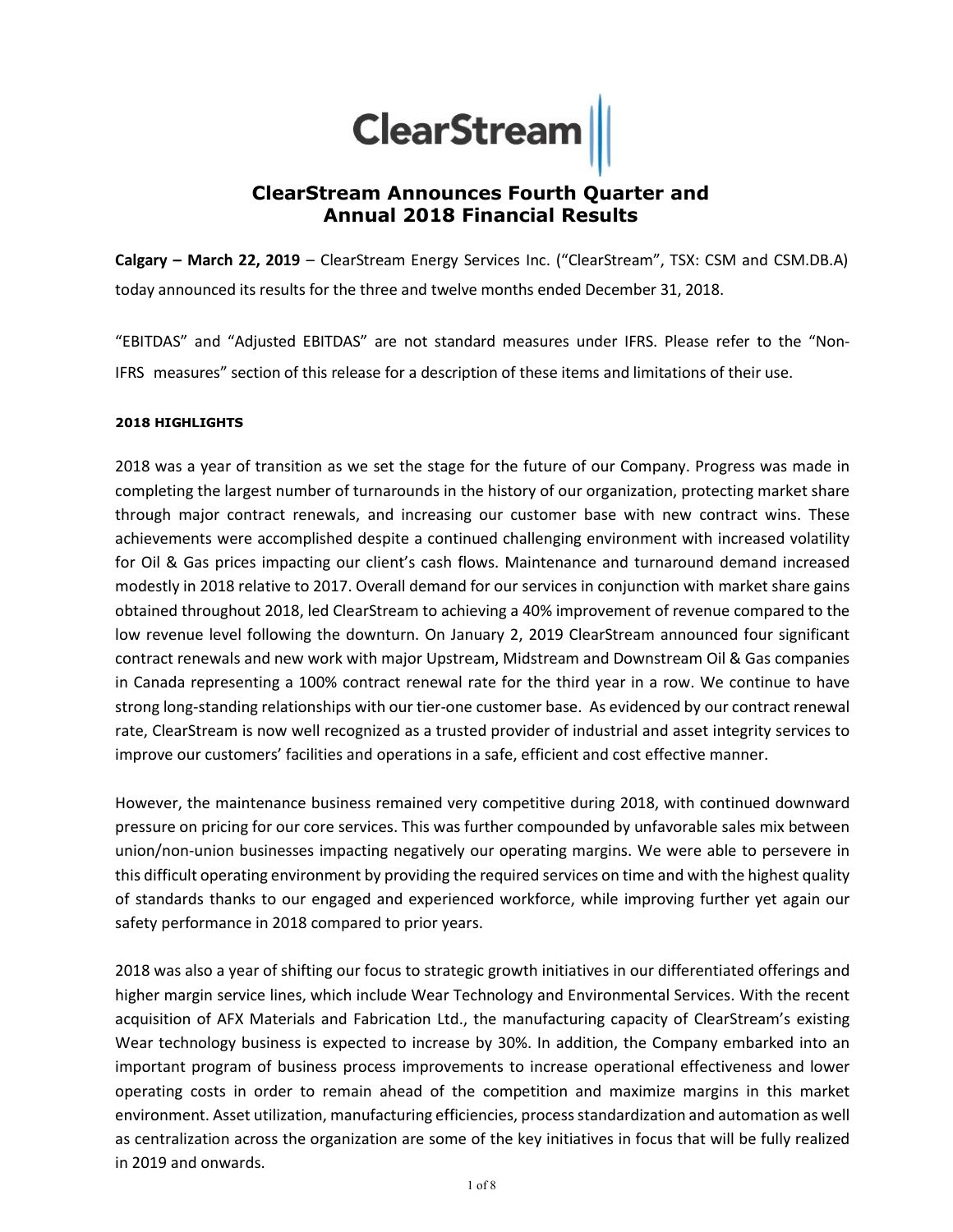On January 16, 2018, ClearStream completed a refinancing transaction that has significantly improved our balance sheet stability. As part of this transaction, \$108.6 million of long-term debt was exchanged for a newly created series of Preferred Shares. In addition, the Company issued \$19 million of Preferred Shares in exchange for cash proceeds to fund existing and future interest obligations. We also continue to have strong financial support from our key stakeholders as evidenced by the \$10 million term loan obtained on November 2, 2018.

There were significant changes in our Executive Leadership Team with the appointments of a Chief Executive Officer, Chief Financial Officer, Chief Commercial Officer and General Counsel throughout 2018. With the new Executive Leadership Team focused on creating value for its shareholders, the support from our financial partners and our track record of strong operational execution through a broad range of service offerings, we are confident that ClearStream will continue to expand its scope of services and geographical footprint with more value-added solutions and technologies, thus positioning ClearStream for improved profitability in 2019.

| (\$ millions, except per share amounts)                      | Q4<br>2018 | <b>04</b><br>2017 | <b>YTD</b><br>2018 | <b>YTD</b><br>2017 |
|--------------------------------------------------------------|------------|-------------------|--------------------|--------------------|
| Revenue                                                      | 77.8       | 82.0              | 378.3              | 357.1              |
| Gross profit                                                 | 6.2        | 6.2               | 27.1               | 30.4               |
| Selling, general & administrative expenses                   | (6.5)      | (5.0)             | (21.3)             | (18.9)             |
| <b>Adjusted EBITDAS</b>                                      | 1.2        | 1.2               | 7.7                | 11.7               |
| Loss from continuing operations                              | (3.6)      | (21.2)            | (30.1)             | (32.5)             |
| Loss per share from continuing operations, basic and diluted | (0.30)     | (0.19)            | (0.28)             | (0.30)             |

#### OVERVIEW OF FINANCIAL RESULTS

#### 2018 RESULTS COMMENTARY

Revenues for the year ended December 31, 2018 were \$378.3 million compared to \$357.1 million in 2017, an increase of 6% from 2017. The increase in 2018, in comparison to 2017, relate to increased turnaround demand and higher revenue in the Fort McMurray region. This increase was partially offset by the reduction in transportation revenue as this division was divested in Q1 2018.

Gross profit for the year ended December 31, 2018 was \$27.1 million compared to \$30.4 million in 2017. Gross profit margins were 7.2% compared to 8.5% in 2017. The decline in gross profit margin in 2018, in comparison to 2017, was largely due to reduced pricing which was necessary for customer retention. In addition, a larger proportion of revenue was earned in 2018 compared to 2017 in our ClearWater turnaround business, which is lower margin work due to the higher cost of labour associated with this type of service offering.

Selling, general and administrative ("SG&A") costs for the year ended December 31, 2018 were \$ 21.3 million, in comparison to \$18.9 million in 2017. SG&A costs were up by \$2.4 million in 2018 relative to 2017 due largely to increased transition costs including but not limited to professional fees incurred in the refinancing as well as in second half of 2018 related to growth initiatives. In addition, SG&A includes one-time expenses related to the acquisition of AFX, and other expenses to support business process improvements designed to increase operational effectiveness and lower operating costs going forward.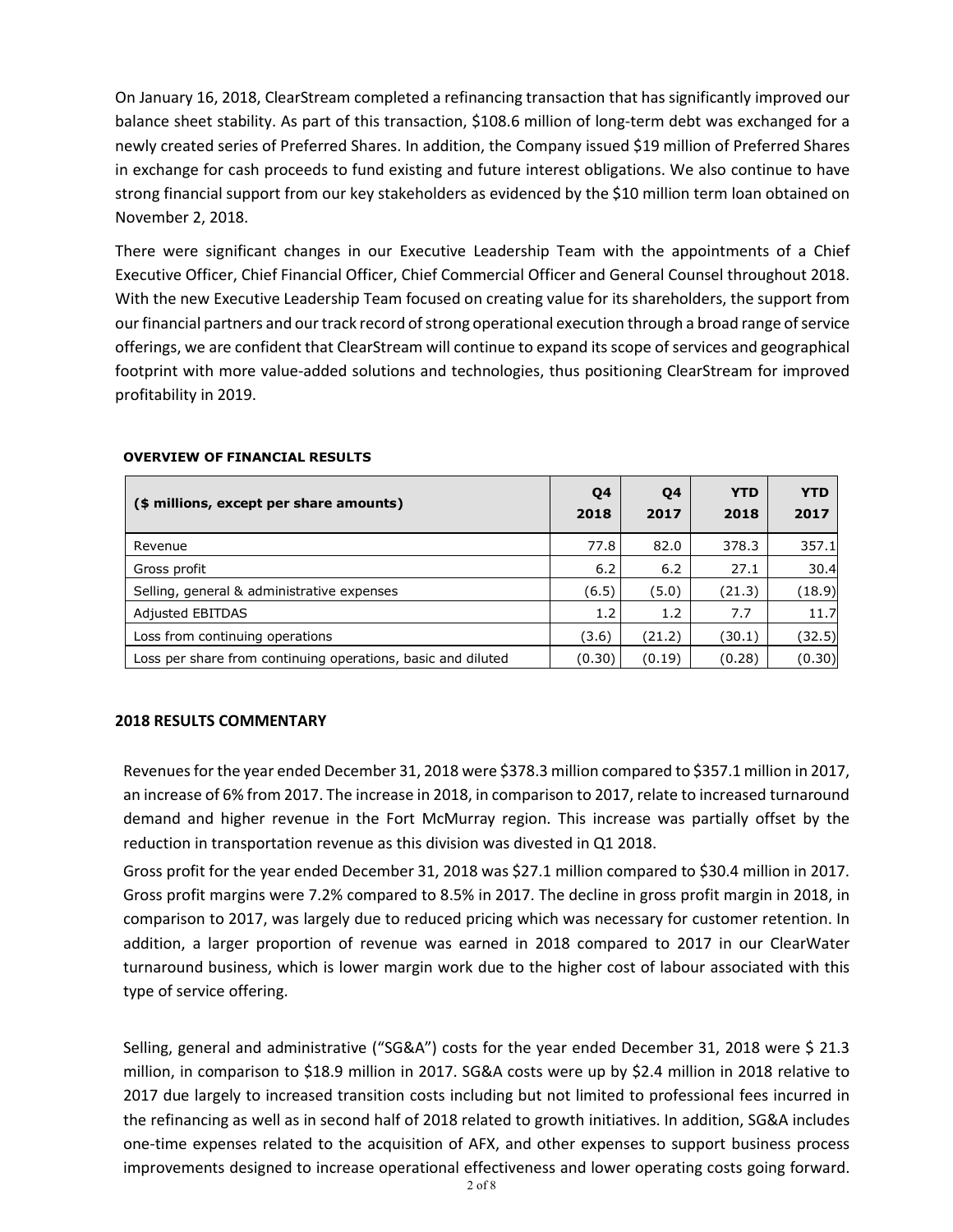As a percentage of revenue, SG&A costs slightly increased to 5.6% in 2018 compared to 5.3% in 2017. Included in 2018 SG&A costs are \$1.8 million in one-time expenses.

Non-cash items that impacted the 2018 results were depreciation and amortization and write-down of goodwill. Depreciation and amortization was \$6.3 million for the year ended December 31, 2018 compared to \$ \$8.7 million for 2017. The decrease in depreciation and amortization expense were due to reduction in depreciable assets as result of the sale of Transportation division in the first quarter of 2018. In addition, ClearStream has lowered capital spending programs in response to the challenging market conditions, which has contributed to reduced depreciable asset base in 2018 relative to 2017.

For the year ended December 31, 2018, interest costs, excluding accretion expense, were \$12.5 million compared with \$21.5 million in 2017. Interest expense decreased due to the significant decline in debenture debt from the refinancing transaction that was completed in January of 2018. Non-cash accretion expense was \$0.860 million for 2018 compared to \$0.856 million for 2017. Accretion expense relates to the debentures, which were recorded at their fair value, less financing costs, and accrete up to their face value using the effective interest method over their term.

Restructuring costs of \$0.165 million were recorded during 2018, in comparison to \$1.414 million in 2017. These non-recurring restructuring costs are comprised of severance and location closure costs. Restructuring costs in 2018 also includes costs associated with the refinancing transaction that closed in early 2018.

The loss from continuing operations was \$30.1 million in 2018, in comparison to \$32.5 million in 2017. The losses in 2018 include a \$17.7 million impairment write-down for goodwill relating to the Maintenance and Construction segment recorded in the third quarter of 2018.

The loss from discontinued operations was \$1.5 million and due to expenses that the Company continues to incur relating to sale of business prior to March 2016. These expenses consist largely of legal, insurance, and consulting costs relating to the Quantum Murray earn-out and legal proceedings that existed prior to the sale of the business. For the year ended December 31, 2017 a loss of \$5.8 million was recognized to provide for an onerous contract relating to the sale of the transportation division. For the year ended December 31, 2018, adjusted EBITDAS was \$7.7 million compared to \$11.8 million in 2017. Adjusted EBITDAS for the year ended December 31, 2018, declined compared to 2017 due to lower gross margins in 2018 and increase in the SG&A.

### FOURTH QUARTER RESULTS COMMENTARY

Revenues for the three months ended December 31, 2018 were \$77.8 million compared to \$82.0 million in 2017, a decrease of 5% on year-over-year basis. This decrease is due to witnessed declining in Fabrication division's revenue due to lower customer demand for union service offering.

Gross profit for the three months ended December 31, 2018 was \$6.1 million compared to \$6.2 million in 2017. Gross margins were 8% for the three months ended December 31, 2018 compared to 7.5% in the fourth quarter of 2017. The increase in gross margins in the three months ended December 31, 2018 was due to realized efficiencies in all services lines.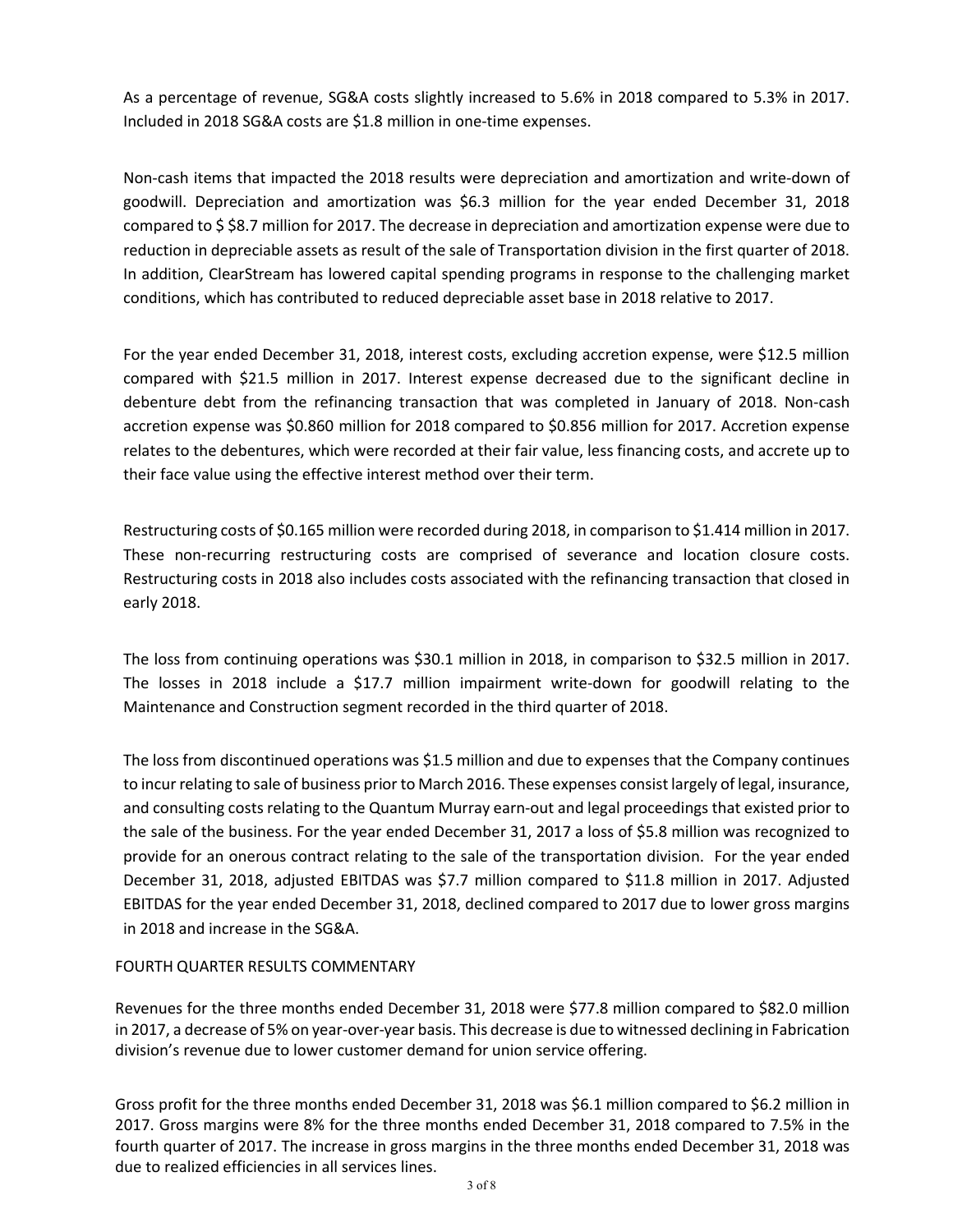SG&A for the three months ended December 31, 2018 was \$6.5 million compared to \$5 million in 2017, this increase is mainly due to one-time expenses, legal and consulting fees, incurred in the three months ended December 31, 2018 of \$0.45 million to support the AFX acquisition as well as a number of transformation and improvement initiatives.

Restructuring costs decreased significantly on a quarter-over-quarter basis as a majority of the ClearStream restructuring initiatives were implemented in first two quarters of 2018.

Depreciation and amortization was \$0.492 million for the three months ended December 31, 2018, compared to \$2.2 million for 2017. This decrease is primarily related to sale of transportation services assets in March 2018.

The decrease in interest expense relates to the costs of servicing the ABL facility in 2018, this decrease is primarily related partial conversion of senior debenture in first quarter of 2018.

## Segment Review

#### (\$ millions, except per share amounts) Q4 2018 Q4 2017 YTD 2018 YTD 2017 Revenue 61.4 67.0 318.8 286.4 Gross profit 3.7 4.6 15.8 18.7 Selling, general & administrative expenses  $\begin{bmatrix} 0.153 & 0.163 \end{bmatrix}$  (1.0) (1.1) (2.0) Adjusted EBITDAS 17.0 Income (loss) from continuing operations  $\begin{array}{|c|c|c|c|c|c|c|c|} \hline \end{array}$  3.1 (6.0)  $\begin{array}{|c|c|c|c|c|c|} \hline \end{array}$  7.1 7.1

#### MAINTENANCE AND CONSTRUCTION SERVICES

#### REVENUES

Revenues for the Maintenance and Construction Services segment were \$318.8 million for the year ended December 31, 2018 compared to \$286.4 million in the prior year, which reflects an increase of 11.3%. Year-over-year demand growth for maintenance, workforce management and turnaround services drove a large portion of the revenue increase. Large plant turnarounds in Saskatchewan and Newfoundland were completed during the second quarter of 2018, which were incremental compared to 2017. Also demand for these services recovered in 2018 compared to 2017 due to slight improvements in commodity prices combined with maintenance requirements that could no longer be deferred.

#### GROSS PROFIT

Gross profit was \$15.8 million for the year ended December 31, 2018, compared to \$18.7 million in the prior year in the prior year. Gross profit margins for those same periods were 5.0% compared to 6.5% in 2017. Gross margins declined due to lower pricing and an unfavorable change in sales mix. Maintenance and construction services continue to be over-supplied relative to demand and, as a result, pricing levels declined compared to 2017. In addition, in the second and third quarter of 2018, we earned a larger proportion of revenue from work using union based employees, which is lower margin work due to the higher cost of labour associated with this type of work.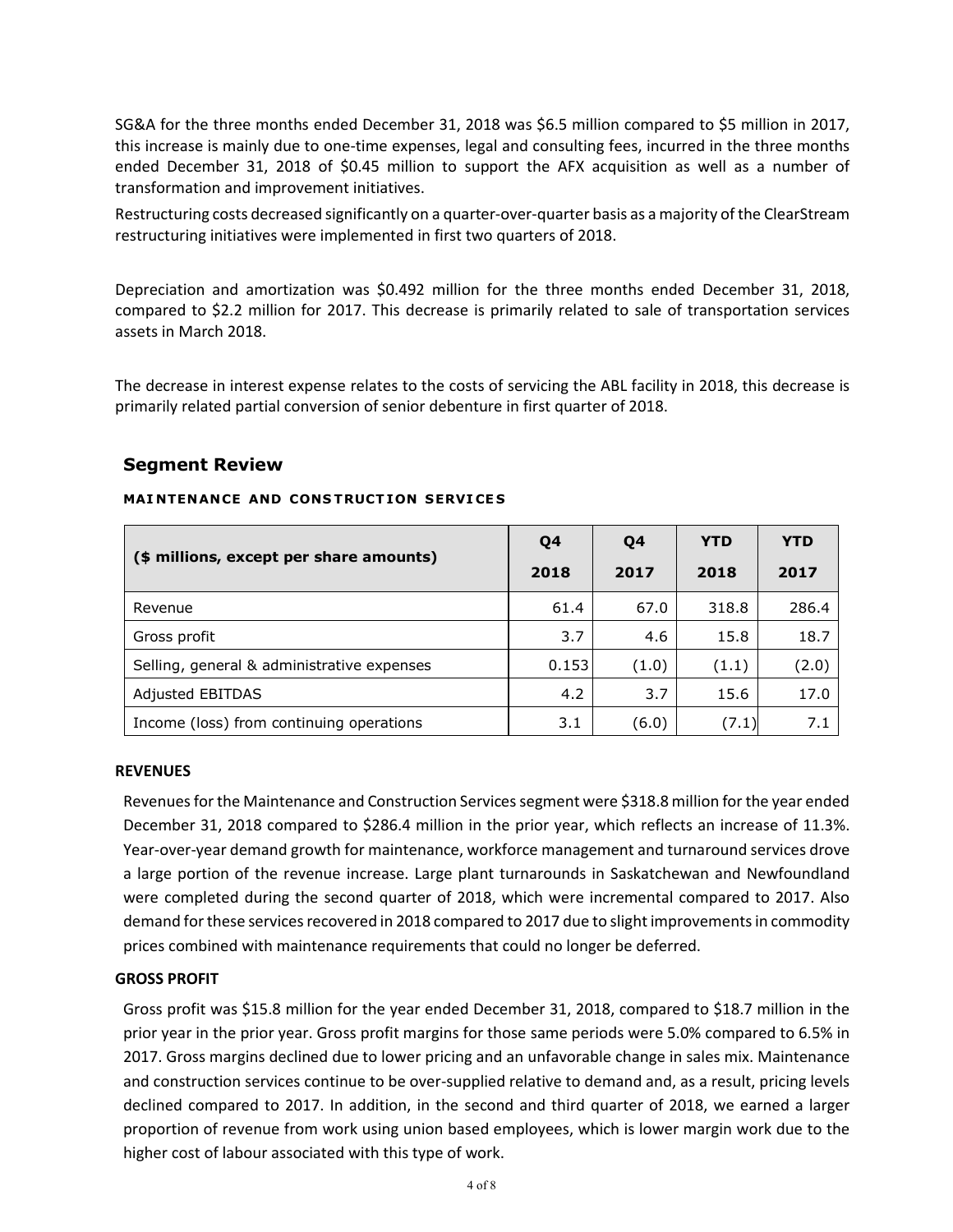#### SELLING, GENERAL AND ADMINISTRATIVE EXPENSES

SG&A expenses for the Maintenance and Construction segment were \$1.1 million for the year ended December 31, 2018 compared to \$2 million in 2017, SG&A expenses decreased year over year basis mainly due to reductions in headcount and discretionary spending which started late of 2017 and early of 2018.

#### Write-down of Goodwill

ClearStream performed impairment tests as at December 31, 2018 as a result of the adverse economic impact that low commodity prices have had on ClearStream's financial results and the industries that it operates in. The adverse economic impacts include lower pricing and demand for goods and services provided to customers. As a result of the testing performed, a goodwill impairment loss of \$17.7 million was recorded in the third quarter of 2018 for the maintenance and construction segment. The goodwill impairment write-down is non-cash in nature and does not affect the Company's liquidity, cash flows from operating activities, or debt covenants and does not have an impact on the future operations of the Company.

For the year ended December 31, 2018, adjusted EBITDAS was \$15.6 million compared to \$17 million in 2017. Adjusted EBITDAS for the year ended December 31, 2018, is declined compared to 2017 due to lower gross margins in 2018.

|                                            | Q4   | Q4    | <b>YTD</b> | <b>YTD</b> |
|--------------------------------------------|------|-------|------------|------------|
| (\$ millions, except per share amounts)    | 2018 | 2017  | 2018       | 2017       |
| Revenue                                    | 15.7 | 15.5  | 61.3       | 60.0       |
| Gross profit                               | 2.5  | 1.6   | 11.3       | 11.6       |
| Selling, general & administrative expenses | 0.68 | (0.3) | (1.1)      | (0.8)      |
| <b>Adjusted EBITDAS</b>                    | 1.8  | 1.3   | 10.1       | 11.0       |
| Income (loss) from continuing operations   | 1.8  | (6.9) | 8.7        | 0.7        |

#### WEAR, FABRICATION, AND TRANSPORTATION SERVICES

#### REVENUES

Excluding the Transportation division, revenues for this segment for the year ended December 31, 2018 were \$61.3 million, compared to \$60 million in 2017. The slight increase in revenue was largely due to an increase in Wear Technology demand. AFX acquisition completed in third quarter of 2018 added additional 30% capacity which significantly contributed to such increase in revenue, this increase was offset by decrease in fabrication division due to lower demand in 2018.

#### GROSS PROFIT

Gross profit was \$11.3 million for the year ended December 31, 2018, compared to 11.6 million for the same periods in the prior year. On a year-over-year basis, gross margins were relatively consistent compared to the prior year.

#### SELLING, GENERAL AND ADMINISTRATIVE EXPENSES

Excluding the Transportation division, SG&A expenses for the Fabrication and Wear Technology segment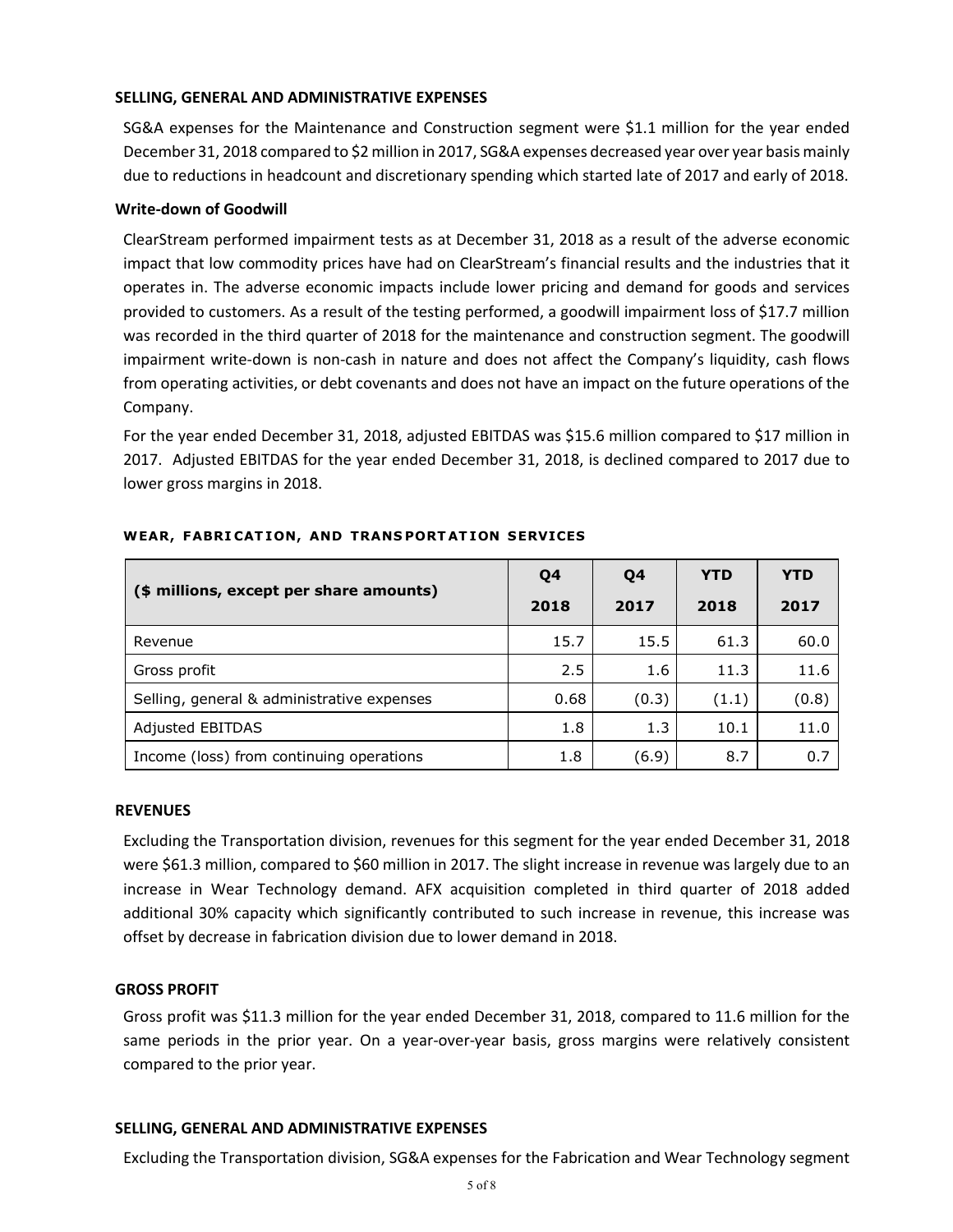for the year ended December 31, 2018 increased compared to the prior periods due to an increase in people costs.

The other loss of \$0.86 million for the year ended December 31, 2018 compared to \$5.7 million in 2018, relates to losses on a contract that was deemed to be onerous under IFRS after the sale of the transportation assets. The gain on sale of assets held for sale relates to the sale of the Transportation business that closed in early 2018.

### CORPORAT E

| (\$ millions, except per share<br>amounts) | 04 2018 | 04 2017 | <b>YTD 2018</b> | <b>YTD 2017</b> |
|--------------------------------------------|---------|---------|-----------------|-----------------|
| Selling, general & administrative expenses | 5.6     |         | 19.1            | 16.1            |

### SELLING, GENERAL AND ADMINISTRATIVE EXPENSES

SG&A expenses were \$19.1 million for the year ended December 31, 2018 compared to \$16.1 million in the prior year. SG&A costs increased on a year-over-year basis due to higher legal, consulting and people costs, incurred with the refinancing transaction as well as initiatives to support business process improvements designed to increase operational effectiveness and lower operating costs going forward. Included in SG&A costs are \$0.729 million in one-time expenses, which include costs related to the acquisition of AFX and other growth initiatives. As a percentage of consolidated revenue, Corporate SG&A costs is 5.5% in 2018 compared to 5.3% in 2017 were relatively consistent compared to the prior year.

#### LIQUIDITY AND CAPITAL RESOURCES

The company expects cash flow from operations and equity issuance will be sufficient to meet the foreseeable business operating and recurring cash needs (including for debt service, capital expenditures).

|                                             | 2018      | 2017    |
|---------------------------------------------|-----------|---------|
| Cash used in by operating activities        | \$(11.39) | (27.72) |
| Total cash provided by investing activities | 1.053     | 0.57    |
| Total cash provided by financing activities | 16.5      | 20      |
| Consolidated cash at December 31,           | 10.8      | 4.6     |

|                                                    | 2018   | 2017   |
|----------------------------------------------------|--------|--------|
| Cash used in continuing operations before interest | -12.5  |        |
| Interest expense                                   | (12.5) | (21.5) |
| Decrease in cash due to changes in working capital | (2.9)  | (12.1) |
| Cash used in discontinued operations               | (1.5)  | (5.8)  |

Cash used in continuing operations represents the net loss incurred during 2018 adjusted for interest and non-cash items, including depreciation, amortization and asset impairments.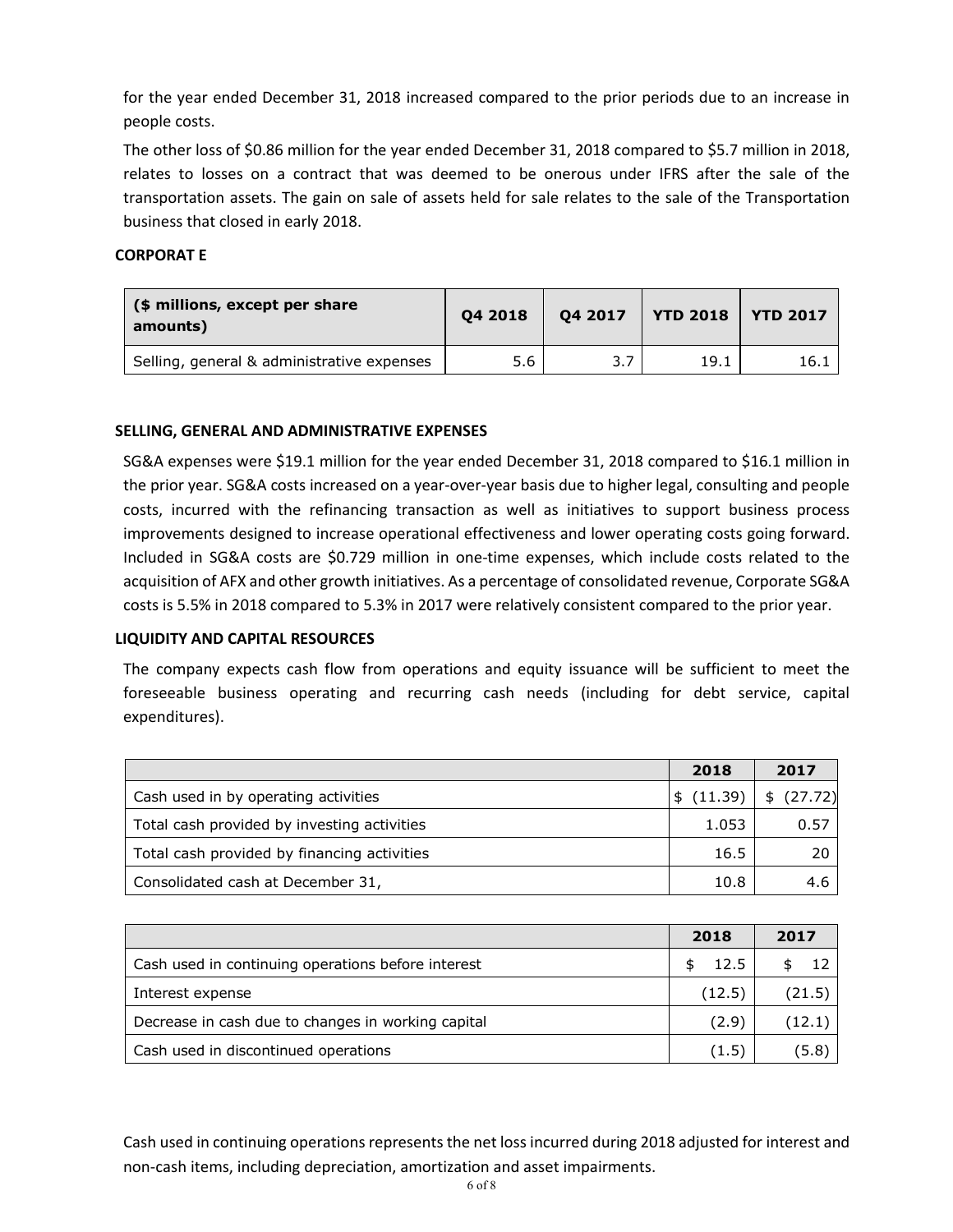### OPERATING ACTIVITIES

Net cash used by operations for the year ended December 31, 2018 was \$11.39 million (2017 – \$27.72 million), a decrease of \$16.37 million, this improvement is due to decrease in non-cash working capital of \$8 million and decrease in cash used for discontinued of \$4.2 million

#### INVESTING ACTIVITIES

Net cash provided by Investing activities for the year ended December 31, 2018 was \$1.053 million (2017 – 0.57 million), an increase of \$0.483 million. Cash inflows related to investment activities consist of proceeds of \$3.4 million from the sale of transportation assets and \$1.2 million in proceeds from the early settlement of an earn-out receivable. These proceeds were offset partially by transaction costs of \$1.06 million paid on the transportation asset sale as well as \$2.4 million in cash paid for the acquisition of AFX.

#### FINANCING ACTIVITIES

The Company repaid \$2.3 million of the senior secured debentures with a portion of the proceeds on sale of transportation assets. The remaining cash from the sale was used to fund transaction costs and costs associated with closing down the transportation division.

#### Subsequent event

In March 2015, the Company was advised by Brompton Corp. ("Brompton") that Brompton had received notices of reassessment from the Canada Revenue Agency (the "CRA") relating to Brompton's tax returns for the 2010 to 2014 taxation years. The Company, previously held approximately 40% of the outstanding equity of Brompton which it sold in September 2011.

Brompton requested the Company pay its share of the reassessment amount and through a court decision the Company was required to pay Brompton \$4,969 which included taxes, interest, legal fees and costs for appeal. At December 31, 2017, the Company had fully paid Brompton's claim and recorded the cost through discontinued operations. Brompton appealed the notice of assessment and in October 2018, Brompton Corp ("Brompton") received an offer from CRA to settle its appeal.

In February 2019, the Company received a refund of \$3,250, which represents 65% of the total payment previously made by Clearstream. This has been accounted for as adjusting subsequent event and a receivable has been included in the December 31, 2018 financial statements with a corresponding gain recognized in discontinued operations, and will have a positive impact on the Company's liquidity at the end of Q1 2019.

## Outlook

Overall market conditions have started to witness some recovery with the rise in commodity prices. Our customers are expected to increase maintenance and capital spending in 2019 relative to 2018 as a result of healthier commodity prices and increased focus on operational reliability, but are likely to maintain spending discipline in light of commodity pricing volatility. As a result, stronger demand for our services is expected in 2019, particularly for the non-union maintenance and wear service lines. Market conditions are expected to remain difficult for our service lines that rely on major capital projects, including fabrication and construction. Notwithstanding, the sanctioning of the LNG Canada project as well as the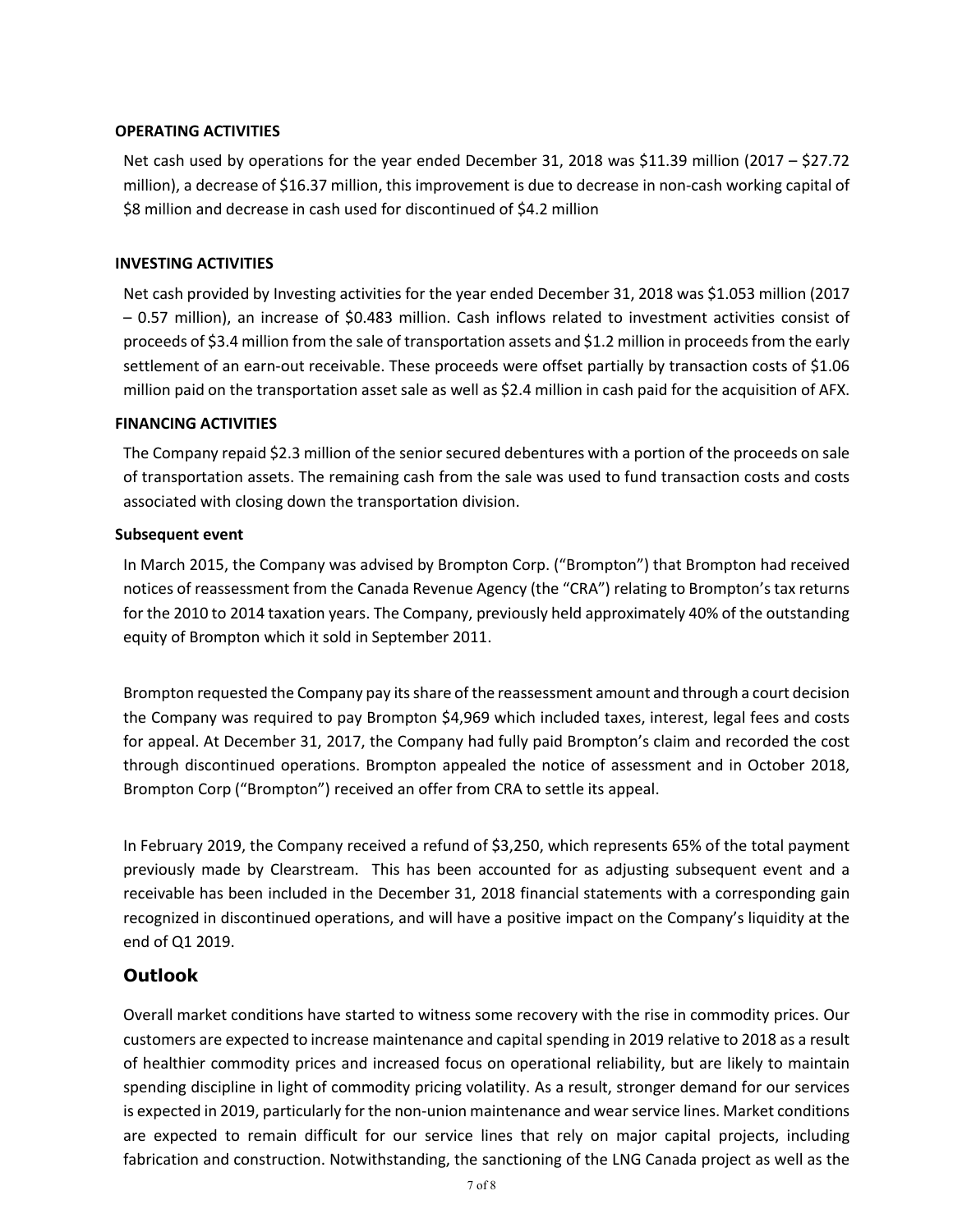increase of mid-stream infrastructure spending, necessary to improve market access for Canadian Oil & Gas products, are expected to impact favorably our market environment.

Improving market conditions and maintenance demand, combined with several meaningful contract wins, more favorable sales mix between union and non-union activities as well as internal business process improvements, are expected to result in an increase in 2019 profitability compared to 2018. However, our industry remains very competitive and we do not expect pricing to improve in 2019 relative to 2018. As a result, cost control will continue to be an area of focus for ClearStream in 2019.

Financial results for the first quarter of 2019 are expected to be similar to the first quarter of 2018. Pricing levels are relatively consistent on a year-over-year basis and meaningful revenue increases from higher demand and new contract awards are not expected to occur until the second quarter of 2019.

ClearStream will continue to focus on the core aspects of our business including safety, cost control, and operational execution in 2019. We remain confident that improving market conditions and new contracts, combined with a focus on strong execution, will lead to stronger financial results in 2019.

#### About ClearStream Energy Services Inc.

ClearStream is a fully integrated provider of upstream, midstream and refinery production services, which includes facility maintenance and turnarounds, pipeline wear technology, facilities construction, welding and fabrication, and transportation to the energy and other industries in Western Canada. For more information about ClearStream, please visit www.ClearStreamEnergy.ca.

### For further information, please contact:

Randy Watt Chief Financial Officer ClearStream Energy Services Inc. rwatt@clearstreamenergy.ca

Yves Paletta Chief Executive Officer ClearStream Energy Services Inc. y p a l et t a @clearstreamenergy.ca